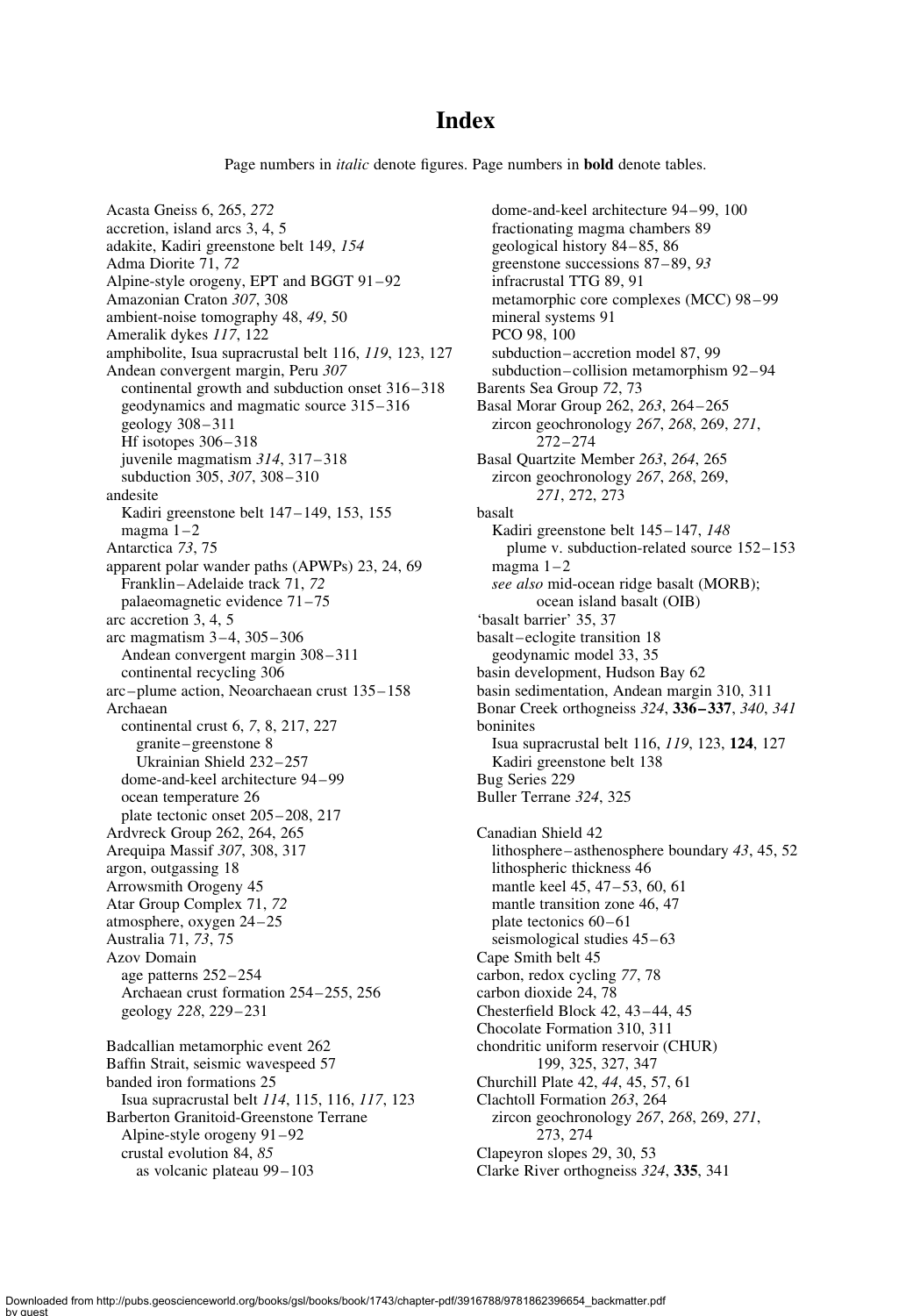#### 356 INDEX

Clarke River paragneiss 324, 332, 338 climate history 24, 25 Columbia supercontinent 69, 165, 207, 211, 216 Congo craton 165– 192 continental arcs 3, 5, 6 continental crust Archaean 6, 7, 8, 205 – 208, 217, 227 composition  $1 - 3$ destruction 210-211, 215, 216 generation v. destruction 3, 5, 8, 211, 215 – 217, 305 – 306, 317 – 318 growth rate Fennoscandian Shield 281, 295 – 298 near-steady-state Armstrong model 211, 215 through time 8, 19, 211-214, 217 Hadean, formation 5-6, 7, 202-205, 215, 217 in situ development 87 – 99 Alpine-style orogeny 91 – 92 dome-and-keel architecture 94 – 99, 100 fractionating magma chambers 89 greenstone successions 87 – 89 infracrustal TTG 89, 91 mineral systems 91 subduction –collision metamorphism 92 – 94 lid 18, 70, 74, 75-78 Neoarchaean arc – plume action 135 – 158 Neoproterozoic quasi-integrity  $71-75$ Ediacaran break-up 75 – 79 oxygen isotopes 18, 20 preservation bias 214-215, 217 preserved record 22 –23, 26 production episodicity  $18 - 20$ ,  $213$ juvenile 208, 213-214, 217, 297, 298 Andean margin 306, 314, 317 – 318 recycling see recycling, crust reworking see recycling, crust continental margins, convergent 305 – 306 core, convection 23 –24 core –mantle boundary, heat flux 23 – 24, 27, 29, 35 cratons, mantle keels 41 – 42 Crooked River paragneiss 324, 333, 338, 346 Cu–Mo porphyry deposits, East Pilbara 87, 91 Cumberland Batholith 44, 45 cumulates, garnet-bearing 4, 5 dacite–rhyolite 141–145, 148, 149, 150, 152, 154, 155, 156 Damara Belt 165, 166 Danopolonian Orogeny 283, 292 deformation, Sveconorwegian Province 283 – 284 delamination 3, 4, 5 Dharwar craton geology 136-138, 137 Neoarchaean geodynamic evolution 155– 158 see also eastern Dharwar craton; western Dharwar craton diapirism 95 Dniestr–Bug Series 229 earliest crust 254 enderbite ages 242 – 245, 247, 252, 257

dome-and-keel architecture 86, 91, 92, 94 – 99, 100 dunite, Isua supracrustal belt 116, 118 dykes Huab Metamorphic Complex 168 Isua supracrustal belt 117, 119, 122 Earth climate and atmosphere 24 – 26 crustal generation v. crustal destruction 215– 217 early evolution 83 evolution of life 25, 26 earthquakes, Hudson Bay 50 East European Craton 228 East Pilbara Terrane Alpine-style orogeny 91 – 92 crustal evolution 84, 85 as volcanic plateau 99 – 103 dome-and-keel architecture 86, 91, 92, 94– 99, 100 fractionating magma chambers 89 geological history 84, 85, 86, 94 greenstone successions 87, 88, 94 infracrustal TTG 89, 91 metamorphic core complexes (MCC) 98 – 99 metamorphism 89, 90, 94 mineral systems 91 PCO 98, 100 subduction –accretion model 87 Eastern Cordillera 307, 308 metamorphism 310 eastern Dharwar craton 136-138, 137 Kadiri greenstone belt dacite-rhyolite 141-145, 149, 150, 152, 155, 156 geology 138 – 140 Neoarchaean crust formation 155 – 158 volcanic rocks 138– 158 alteration 145, 146 andesite suite petrogenesis 147 – 149 basalt suite petrogenesis 145 – 147, 148 dacite – rhyolite petrogenesis 149, 150, 151, 152 major and trace elements  $141-144$ ,  $146-147$ Nd isotopes 145 petrography  $140 - 141$ plume v. subduction-related source 152 – 153 tectonic evolution model 153, 155 U –Pb zircon dating 144 – 145 Eastern Segment, Sveconorwegian Province geology 282, 283 lower tectonic level 284 zircon geochronology 285–289, 291, 293 middle tectonic level 283 – 284 zircon geochronology 285, 286, 288, 289 upper tectonic level 283 zircon geochronology 285, 286-287, 288 eclogite 21, 33 see also basalt-eclogite transition Ediacaran break-up 74, 75 – 79 Elatina periglacial rocks 71, 72, 75 Enard Bay 263, 264 enderbites, Ukrainian Shield 229 zircon geochronology 232 – 233 ages 242 – 245, 247, 252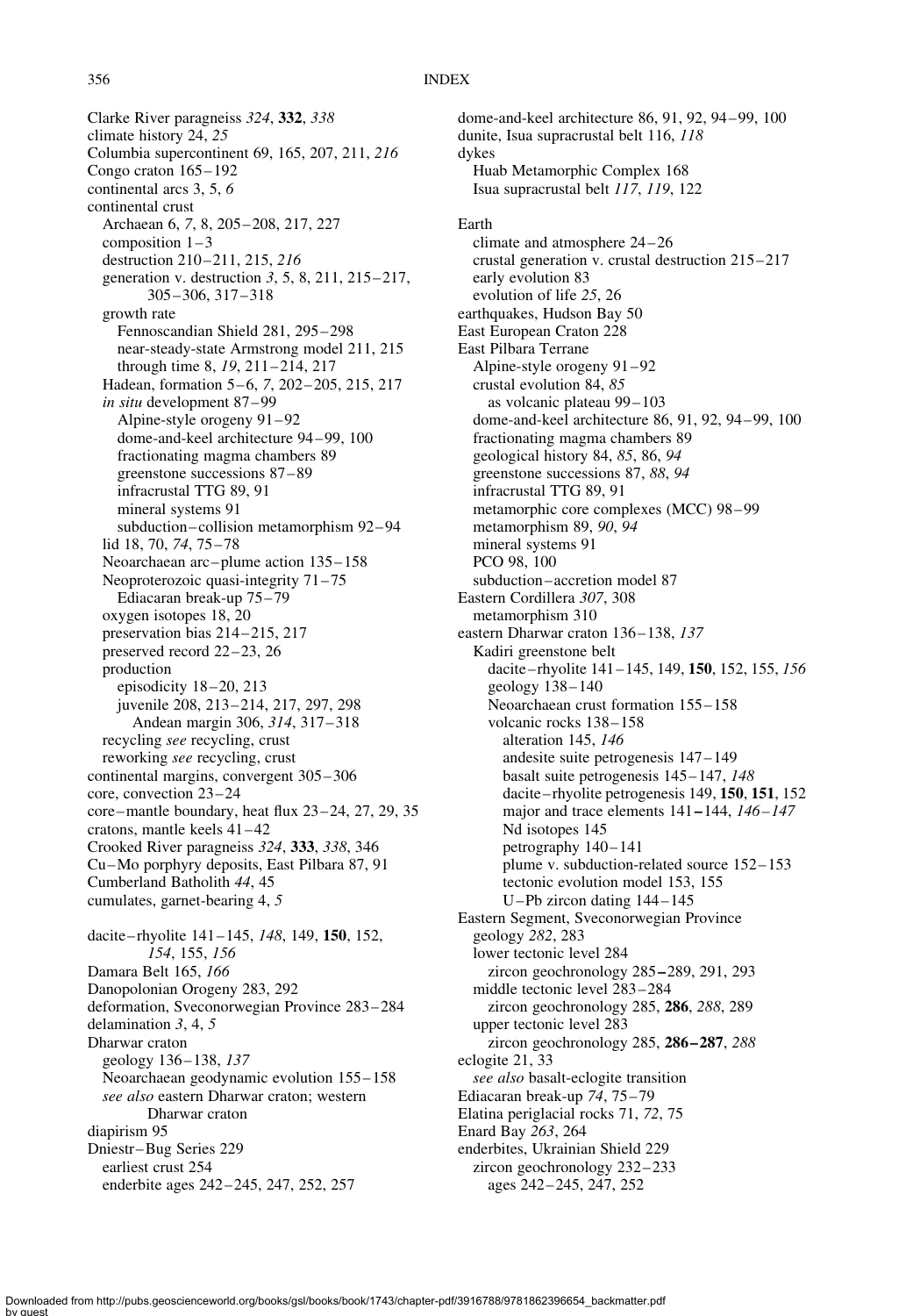#### INDEX 357

Eoarchaean geological record 114– 115 Isua proto-arc 113, 127 – 129 North Atlantic Craton 274 – 275 plate tectonics 205 episodicity, Precambrian 17 – 37 crustal production 18 – 20, 213 geodynamic models 26 – 35 mantle convection 8, 18, 29-30 mantle depletion 19, 20 mantle plumes  $30-33$ subduction  $26 - 29$ , 35 volcanism 24, 30, 33 epithermal vein deposits 91 Epupa complex 165, 166, 169 – 170 Eriboll Formation 265 extinction, Ediacaran 78 faint young Sun paradox 24 Fedorivka syncline 231 metasediment sample 232, 233 zircon 236, 246, 248-249, 252-254, 257 Fennoscandian Shield crustal growth 281 geology 282 U –Pb and Hf zircon geochronology 285 – 298 Fig Tree Group 97, 102 mineral system  $91 - 92$ fluid-fluxing 121, 122, 123, 127 foliation, Kadiri greenstone belt 140-141 Franken granodiorite 177, 178 major and trace element analysis 171 U –Pb zircon geochronology 174 – 175, 183 – 185 Franklin LIP 72, 73 Franklin –Adelaide APW track 71, 72 Fransfontein Granite Suite 166, 167, 177, 178 geochemistry 179 – 181 geodynamic evolution 190– 192 geology 169 major and trace element analysis 171, 190 Rb –Sr isotopes 187 – 188, 189 Sm –Nd isotopes 187, 189, 190, 191 U –Pb zircon geochronology 173 – 175, 183 – 185 Fraser Complex gneiss 324, 325 fringing arcs 4, 5 Fucoid Beds 265 garnet 4, 5, 127 geochemistry continental breakup 76-78 Isua belt 116, 118, 120– 122, 123, 124 – 125, 126 Kamanjab Inlier 179– 183 geodynamic models 26 – 35, 36 geodynamics Andean convergent margin 305, 309, 310, 315 – 316 global  $21 - 23$ geodynamo 23 – 24, 35 geoid anomaly, Canadian Shield 42 Gerstenkorn Event 70 glaciation, Precambrian 24, 25 and Ediacaran break-up 77, 78

Glenelg –Attadale Inlier 263, 265, 273 gneiss Acasta Gneiss 6, 265 enderbitic 229 Eoarchaean rock 114-115 Epupa complex  $169-170$ Huab Metamorphic Complex 168, 178 geochemistry 181 – 183 major and trace element analysis 172 U–Pb zircon geochronology 175 – 176, 185 – 186 Lewisian Gneiss Complex 262, 263 Sveconorwegian Province 283 – 284, 285, 289, 291, 293 – 295 Western Province 324, 325-350 zircon 323 see also orthogneiss; paragneiss gold lode deposits 91 orogenic 21, 22 Golovanivsk suture zone 228, 229 Gondwana formation 20, 22, 211, 216 margin 208, 326 Gothian Orogeny 284, 291 – 292, 297 granite anorogenic 21 dome-and-keel architecture 94 – 99 PCO 94 – 99 Sveconorwegian Province 283 – 285, 291 – 293 see also Rubha Ruadh granite Granite Hill Complex gneiss 324, 325 granite – greenstone Archaean 8, 135 see also Barberton Granitoid-Greenstone Terrane; Kadiri greenstone belt; Middle Dniepr Domain granitoids Epupa complex  $169-170$ Fransfontein Granite Suite 169 Kadiri greenstone belt 138 – 140 Ukrainian Shield 229– 231 Great Oxygenation Event 207 greenhouse gases 24 Greenland Group 324, 325, 342, 346, 347, 349 greenstone Azov Domain 230 BGGT 87 – 89, 98, 102 dome-and-keel architecture 94 – 99 EPT 87, 89, 90, 98 Kadiri greenstone belt 138 – 158 Kolar-type 137– 138 Neoarchaean 6, 8, 135– 136 PCO 94-99, 103 Grenville orogenic belts 70, 73 isotope trends 208 – 209, 210 Grootfontein gabbro 170 Grootfontein granite 170 Grootfontein Inlier 165, 170 Grootfontein mafic body 170 Grootfontein Metamorphic Complex 170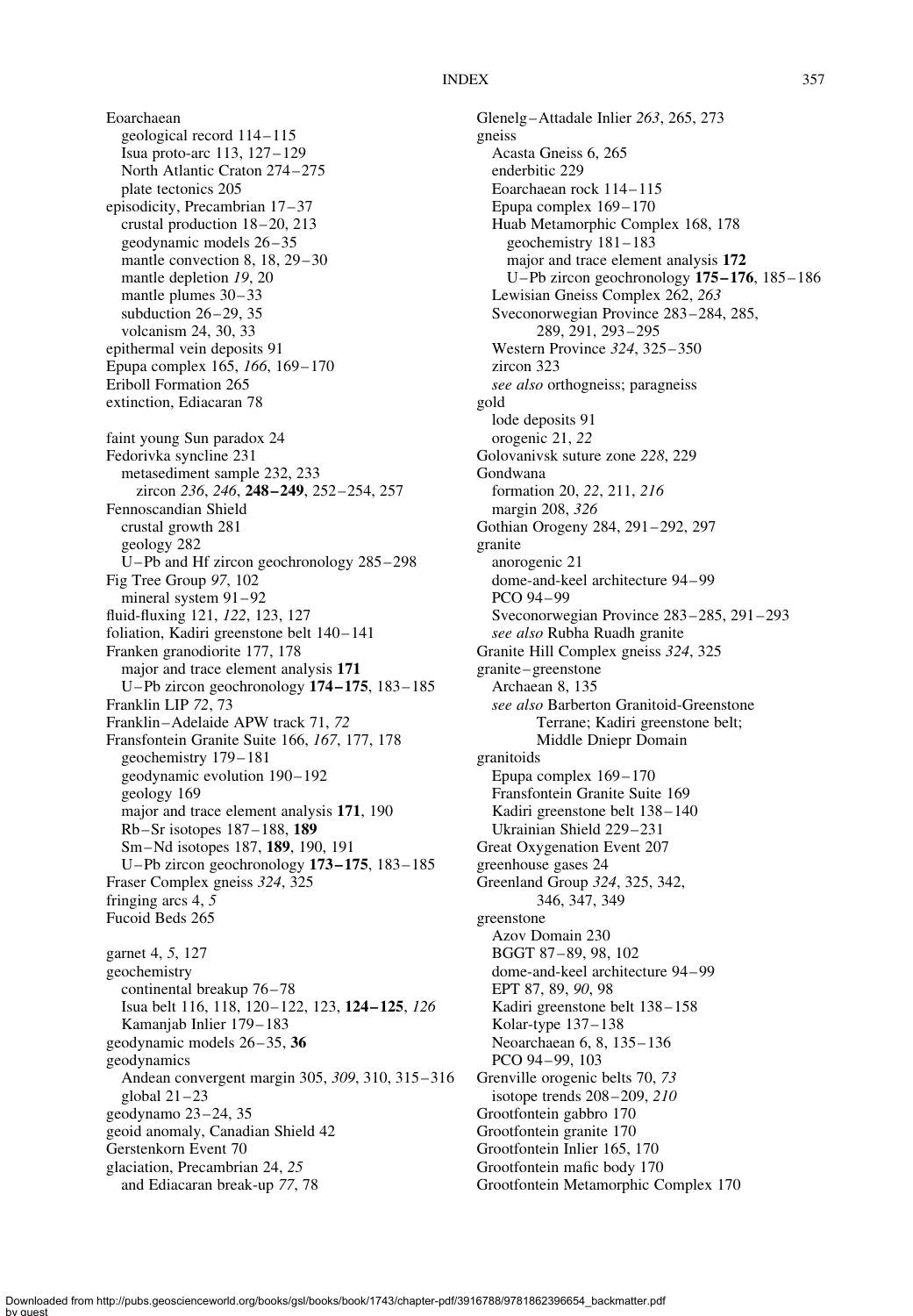Hadean crust formation  $5-6$ , 7 HACCAP plate tectonic model 204, 205 LOLIHP proto-crust model 204, 205, 215 zircon data 202 – 205, 217 plate tectonic onset 205 – 208 Hales discontinuity 48 Hall Peninsula Block 42, 44 – 45 Hallandian Province 282 Harohalli dykes 71, 72 He/<sup>3</sup>He ratio 19, 20, 26, 35 Hearne craton 42, 43, 44 crustal formation 60 crustal structure 48 Hf isotopes 17, 18, 20, 197, 198–199, 204, 205, 208, 210, 211 Andean convergent margin 306 – 308, 311 – 318 Fennoscandian Shield 285– 298 Lewisian Gneiss Complex 266 – 275 mantle 17, 18, 20, 128-129, 199 Tasmanides convergent margin 306 Ukrainian Shield 232, 242 Odesa enderbite sample 240-241, 255-256 Soroki greenstone belt 250-251, 252 Western Province gneiss 327, **332–337**, 339, 340 – 345, 347, 349 – 350 see also Lu–Hf isotopes Hf–O isotopes, zircon 202, 213 Ukrainian Shield 235 HFSE (high field strength element) Fransfontein Granite Suite 169, 179 Isua supracrustal belt 121 Koabendus Group 168 Hinneryd granitic augen gneiss 286, 288, 289 age 293, 295 Hoanib area 166, 169, 170 Hoarusib area 166, 169 Hohonu Batholith 324, 346 Hokitika Gorge orthogneiss 324, 335-336, 340, 341, 342, 343, 346 Huab Metamorphic Complex 166, 167, 178 geochemistry 181 – 183 geodynamic evolution 190 – 192 geology 167 –168 major and trace element analysis 172, 190 Rb –Sr isotopes 187 – 188, 189 Sm –Nd isotopes 187, 189, 190, 191 U–Pb zircon geochronology 175 – 176, 185 – 187 Hudson Bay 42-45 mantle keel 45, 47–53, 57, 61 neotectonics and basin development 61 –62 seismological studies 45 – 46 Hudson Bay Lithospheric Experiment (HuBLE) 42, 46-63, 47 P-wave velocity model 57, 58, 59 results  $47 - 53$ crustal structure 48 – 50 mantle seismic anisotropy 50–51 mantle transition zone 52-53 seismicity 50, 62

surface wave tomography  $51 - 52$ upper mantle tomographic model 53 – 57 'Hudson protocontinent' 44 Hudsonian Orogeny 45 Idefjorden Terrane 282, 283, 284 U –Pb and Hf zircon geochronology 287,  $291 - 292$ Ilo batholith 307, 310, 311, 316 Inverian metamorphic event 262 iron, reactive/total ratio 77, 78 Island Arc Basalt 2, 3, 124 – 125, 127 island arcs  $3-4$ accretion 3, 4, 5 comparison with Eoarchaean proto-arc 126-128 Isua supracrustal belt, Eoarchaean 6, 115– 116, 121 apparent sea-level 123, 126 convergent plate boundary setting  $126 - 127$ geochemistry 116, 118, 120-123, 124-125, 126 juvenile crust 123 lithology 116– 118 pillow structures 116, 118, 119, 123, 126 proto-arc 113, 127– 128 comparison with island arcs  $126 - 128$ mantle isotopic signatures  $128 - 129$ submarine/subaerial environments 118, 119 tectonism 122-123 zircon geochronology 116, 117, 119, 121, 123 Itabuma dykes 71, 72 Itsaq Gneiss Complex 113, 115, 265 Izu-Bonin arc 3, 4 Jack Hills region, zircon data 198, 202-205 Jurua Orogeny 310 Kaapvaal Craton 6 crustal growth as volcanic plateau 99 – 103 see also Barberton Granitoid-Greenstone Terrane Kadiri greenstone belt dacite-rhyolite 141-145, 148, 149, 150, 152, 154, 155, 156 folding 138-139 geology 137, 138-140 Neoarchaean crust formation  $155 - 158$ pillow structures 138, 139 volcanic rocks  $138 - 158$ alteration 145, 146 andesite suite petrogenesis 147 –149 basalt suite petrogenesis 145– 147, 148 dacite-rhyolite petrogenesis 148, 149-152 foliation 140-141

major and trace elements 141–144,

tectonic evolution model 153, 155 U –Pb zircon dating 144 – 145, 150

plume v. subduction-related source  $152 - 153$ 

146– 147, 151 Nd isotopes 145 petrography  $140 - 141$ 

Kamanjab Inlier 165– 192, 167 geochemistry 179– 183 geodynamic evolution 190 – 192

Downloaded from http://pubs.geoscienceworld.org/books/gsl/books/book/1743/chapter-pdf/3916788/9781862396654\_backmatter.pdf by guest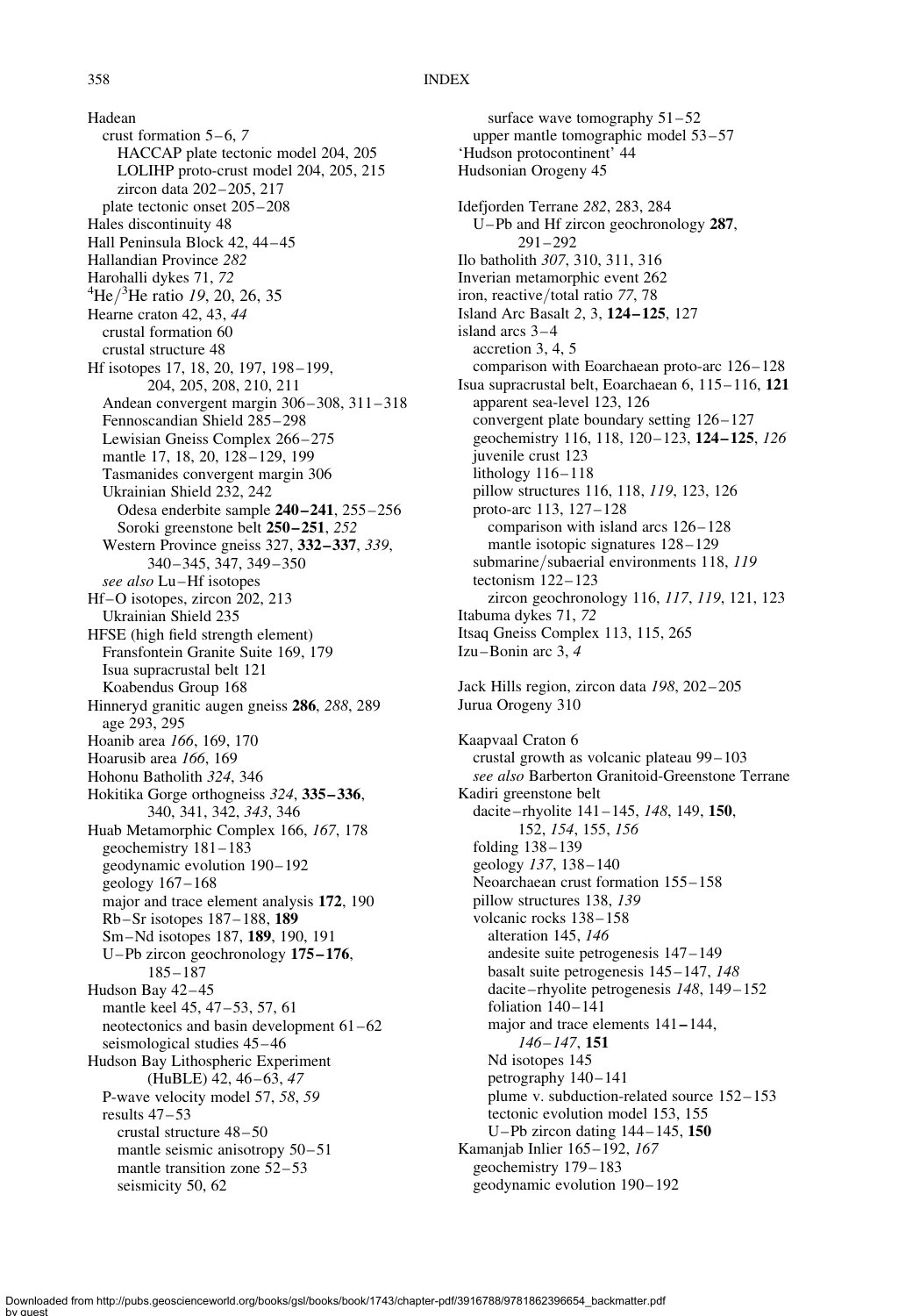Kamdescha granite 169, 178 major and trace element analysis 171 U –Pb zircon geochronology 173 – 174, 183 Kaoko Belt 165, 166 Karamea Suite granitoids 324, 346, 347 generation 347, 349 Karelian Province 265, 266, 272 Kaross granite 169, 178 major and trace element analysis 171 U –Pb zircon geochronology 173 kernel density estimation, 2D 210, 211, 212 Khashuvato–Zavallya Suite 229 Khoabendus Group 166, 167, 168 – 169 kimberlite, diamondiferous, Hudson Bay area 45 Kirovograd (Ingul) Domain 228, 229 Kishorn Nappe 264 Kishorn Thrust 263 Kohistan island arc 3 Komati Schist Zone 88, 91, 98, 102 komatiite eruption 6, 7, 8, 19 EPT and BGGT 84, 86, 87, 103 mantle temperature 20–21, 31, 33 as source of water 103 Kosharo-Oleksandrivka Suite 229 Kozachy Yahr enderbite sample 232, 233 zircon 234, 238-239, 243-244, 245, 247, 253 Krivyy Rih suture zone 228, 229 Krutobalka Suite 230 – 231 La/Yb ratio Isua supracrustal belt 121, 123, 127 tonalite-trondhjemite-granodiorite (TTG) 21 Labrador, North Atlantic Craton 274 large igneous provinces (LIPs) 5, 19, 22 Laurentia 42, 73, 75 Laurentian keel 46, 47–53, 57, 61 Laxford Shear Zone 262 Laxfordian Orogeny 262, 275 Lewisian Gneiss Complex 261, 263 U –Pb and Hf geochronology 266 – 275 Li isotopes, zircon 204–205 life, evolution of 25, 26 LILE (large ion lithophile element) 2, 3 HFSE (high field strength element) ratio Fransfontein Granite Suite 169, 179 Koabendus Group 168 Kadiri greenstone belt 141, 148 –149, 152, 155 lithosphere –asthenosphere boundary, Canadian Shield 43, 45, 52 Little Dal Lavas 72, 73 Long Lived Hadean Protocrust (LOLIHP) 204, 205 Lu-Hf isotopes mantle/crust differentiation 199 zircon 199, 202-204, 271 Andean convergent margin 311 Fennoscandian Shield 285 – 298 Ukrainian Shield 241, 243, 250-251, 255-256 MacQuoid orogeny 45

mafic crust 4, 6, 7 magma chambers, fractionating, EPT and BGGT 89

magma generation 3 Neoarchaean 135 – 136 magmatism, felsic 4 magnetic field strength  $23-24$ , 35 Mahe Granite 71, 72 Malani Igneous Suite 71, 72 mantle 670km boundary 35, 37 seismic heterogeneity 57, 60 subcontinental lithospheric (SCLM) 87, 99 mantle convection, episodic 8, 18, 29–30 mantle depletion 19, 20 model age 199 – 201 Nb/Th ratio 19, 20, 26, 35 mantle keels  $41 - 42$ Hudson Bay 45, 47–53, 57, 61 mantle melting 2, 102 mantle plumes Archaean 7, 8, 30-33, 36 Hadean 6, 7 Kadiri basalts 152– 153 see also superplumes mantle processes, spinel-perovskite phase change 17 mantle recycling 208, 306 mantle temperature, Archaean 20-21, 35 mantle transition zone 52-53 mantle-avalanche events 17, 18, 29-30, 31 Marinoan Glaciation 75, 77, 78 Mbozi Complex 71, 72 Mesoarchaean, plate tectonics 205, 207 Meta Incognita microcontinent 42, 44, 45, 60 metabasalts, Isua supracrustal belt 116, 120, 123 metamorphic core complexes (MCC) 98 – 99 metamorphism Andean margin 310 East Pilbara Terrane 86, 87, 89, 90 eclogite high pressure 21 – 22 grade through time  $21 - 22$ greenstones 89 Lewisian Gneiss Complex 262 subduction–collision, Barberton Granitoid-Greenstone Terrane 92 – 94 Sveconorwegian Province 283 – 285 UHT 21-22 metasomatism, Isua supracrustal belt 118, 120-121 methane 24 mica schist, Isua supracrustal belt 116 mid-ocean ridge basalt (MORB) 2, 3, 19 Isua supracrustal belt 127 Middle Dniepr Domain 228, 229, 230 Mikonui orthogneiss 324, 336, 340-342, 343, 347 Mikonui paragneiss 324, 332, 338 mineral systems 91 mobile-lid convection 18 model age, depleted mantle 199 – 201, 212, 213 Moho 2, 48, 60 Moine Supergroup 263, 264 Moine Thrust 263, 264, 269, 274 Moodies Group 86, 91, 97 Moon, Gerstenkorn Event 70 Morar Group see Basal Morar Group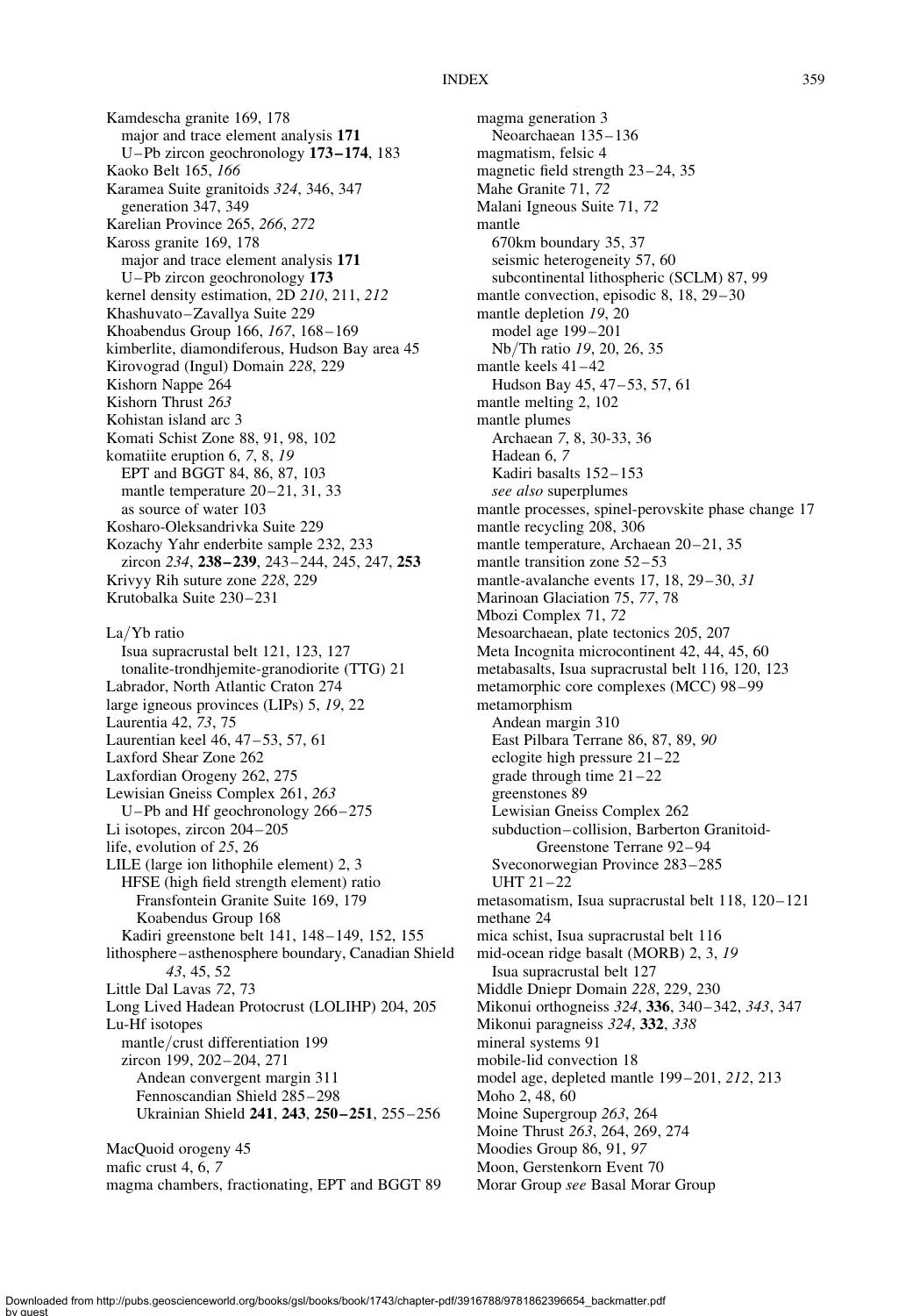#### 360 INDEX

Mt Elliot orthogneiss 324, 335, 340, 342, 343 Mt Elliot paragneiss 324, 334 multi-channel cross-correlation technique 54 – 55 Mundine dykes 71, 72 Mylonite Zone 283, 296 Nantuo glacial rocks 71, 72, 75 Nb/Th ratio Kadiri greenstone belt 141, 144 mantle depletion 19, 20, 26, 35 Nd isotopes Ediacaran break-up 77, 78 Kadiri greenstone belt 145, 153 mantle 128-129 Podolian and Azov domains 253 see also Sm–Nd isotopes Neoarchaean crustal growth arc – plume action 135, 152 – 158 Kadiri greenstone belt 155 – 158 plate tectonics 205, 207 Neopangaea 71 Neoproterozoic, plate tectonic onset 205 Neoproterozoic-Phanerozoic boundary 70-71 North Atlantic Craton Archaean crust 6, 274 geology 262, 265, 266 Nosib Group 71, 72 Novopavlovka complex 229 Nuna supercontinent see Columbia supercontinent Ocean Island Basalt (OIB) 2, 3, 200-201 He $/3$ He ratio 19, 20 oceans, oxygen isotopes 26 Odesa enderbite sample 232, 233 zircon 234, 240-242, 243, 244-245, 247, 253, 255 Olgino Suite 230, 231 Onverwacht Group 88, 92, 97, 99 Oortrek granite 178 major and trace element analysis 171 ophiolites 87, 88, 205 Orekhiv–Pavlograd suture zone 228, 229, 231 orogenic systems, isotope trends 208 –209, 210 orogens, accretionary 5, 6 orthogneiss, Western Province 323, 324, 325 zircon 330-331, 335-337, 340-342, 343 petrogenesis 346 – 347, 349 – 350 Osipenkovo Series 230 – 231 osmium depletion 19, 20, 26, 35 Otjovasandu Formation 168 overprinting, Lewisian Gneiss Complex 261, 273 oxygen, atmospheric 24 – 25 oxygen isotopes crustal 18, 20 Great Oxygenation Event 207 oceans 26 orthogneiss 330 – 331, 335 – 337, 340 – 342, 343, 346 – 347, 349 – 350 paragneiss 327, 328-329, 332-334, 339, 342, 345, 349– 350 zircon 201 – 202, 204, 206 – 207, 271 – 272

P-wave mantle velocity, HuBLE 48, 53-57, 58, 59 Palaeoarchaean, plate tectonics 103 palaeointensity see magnetic field strength palaeomagnetic record 23 – 24, 35 Palaeopangaea 70, 73, 75 – 78 Pan-African orogenies 208-209, 210 Pangaea break-up 22, 310 – 311 slab dynamics 36, 37 see also Neopangaea; Palaeopangaea paragneiss, Western Province 323, 324, 325 zircon 327, 328 –329, 332 –334, 338, 339, 342 petrogenesis 345 – 346, 347, 347– 350 partial convective overturn (PCO) 94-99, 100, 103 passive margin evolution 22 Phanerozoic-Proterozoic boundary 70-71 Pilbara Craton 6 see also East Pilbara Terrane pillow structures Isua supracrustal belt 116, 118, 119, 123, 126 Kadiri greenstone belt 138, 139 Pipe Rock Formation 265 plate tectonics  $17-18$ ,  $21-23$ Archaean continental crust 83 – 84, 136, 205 – 208 Canadian Shield 60-61 onset 5, 6, 8, 41, 42, 136 zircon data 205 – 208 Palaeoarchean 6, 8, 103 settings  $3-4$ Podolian Domain 228, 229, 230 U –Pb zircon data 256 – 257 porphyry systems 91 Portable Observatories for Lithospheric Analysis and Research Investigating Seismicity (POLARIS) 46 Precambrian episodicity see episodicity, Precambrian plate tectonics, HuBLE 41, 46-63 preservation bias 214 – 215, 217 proto-Andean accretionary orogen 208, 209 proto-arcs, Eoarchaean 7, 113, 127– 129 comparison with Phanerozoic island arcs  $126 - 128$ and mantle isotopic signatures 128 – 129 proto-crust 6, 204, 205, 208, 215 protolith mixing, Western Province 347 – 349 quartz porphyry, U –Pb zircon geochronology 176 Rae craton 42, 43, 44, 45, 48, 60 Rahu Suite 324, 325, 346– 347, 349 rare-earth elements EPT and BGGT 88, 89 Isua supracrustal belt 116, 118, 121

Kadiri greenstone belt 145, 148, 155 light 2, 3, 116

orthogneiss 330 – 331, 335 – 337, 340, 346

paragneiss 327, 328-329, 332-334, 338, 345– 346

Rb –Sr isotopes, Kamanjab Inlier 187 – 188, 189 receiver function analysis, HuBLE 48 recycling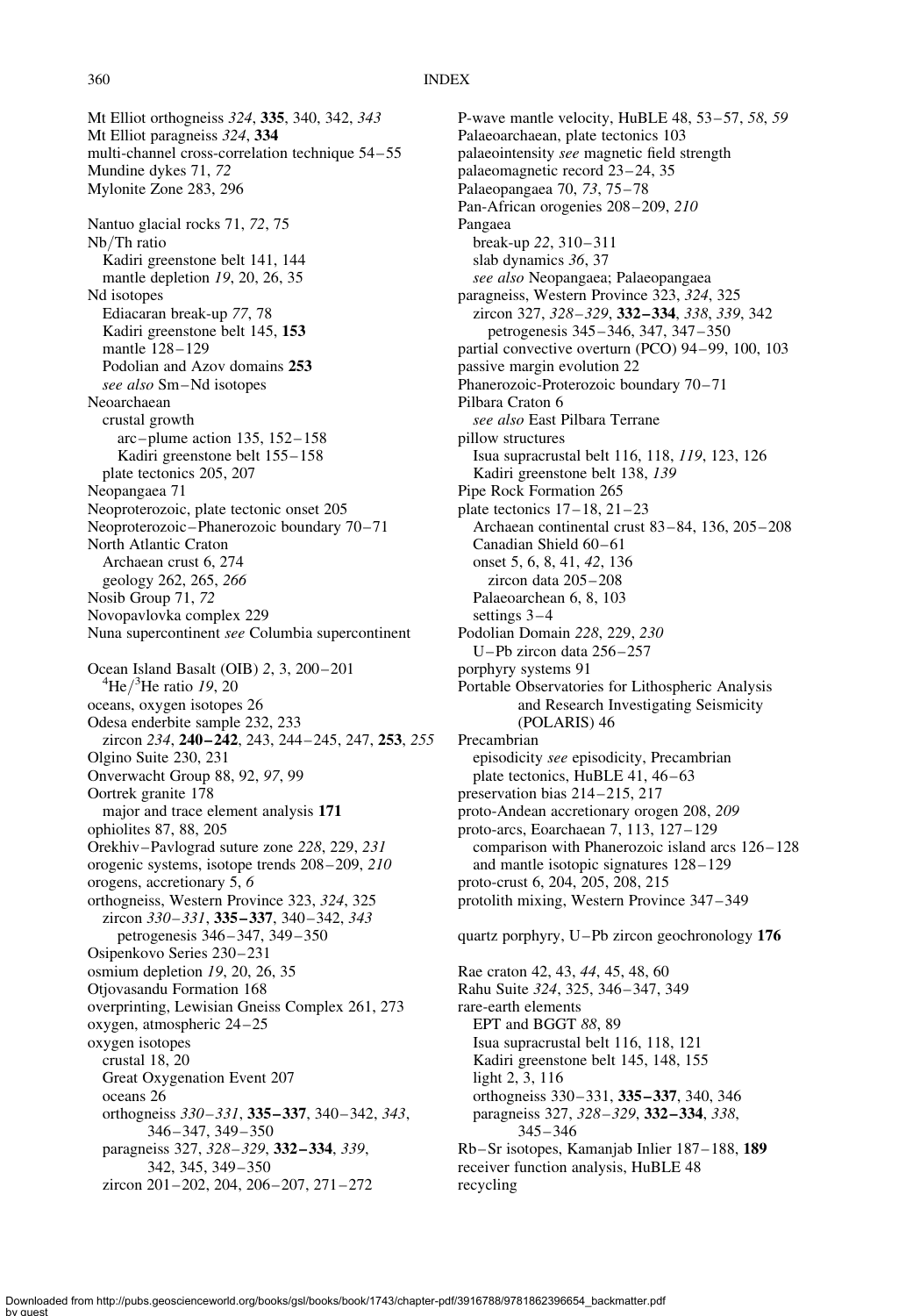crust 18, 20, 205, 206 – 207, 208, 213 – 218, 306 arc magmas 306, 315 –316 crustal contamination 208, 306, 315– 316 source contamination 208, 306, 315 – 316 Sveconorwegian Province 283, 295 – 296 mantle 208, 306 rhyolite Huab Metamorphic Complex 168, 178 geochemistry 181, 183 major and trace element analysis 172 U –Pb zircon geochronology 187 Khoabendus Group 168-169 see also dacite-rhyolite rift-drift estimates 75 – 78 Rodinia 20, 21, 22, 70, 71, 208, 211, 216 hypothesis 69–70, 76, 78, 79 Ros –Tikich Domain 228, 229 Rubha Guail Formation 263, 264 zircon geochronology 268, 269, 271, 272, 273, 274 Rubha Ruadh granite 262, 263 zircon geochronology 267, 268, 271, 272, 274, 275 Saddleback-Inyoka Fault System 91-92, 98 sagduction 6, 7, 136 Sargur schist belts 136, 137 Scourie ultramafic dykes 262 seismic anisotropy, mantle  $50 - 51$ seismic heterogeneity 57, 60 seismicity, Northern Hudson Bay 50, 62 Separation Point Suite 324, 325, 346– 347, 349 Sgurr Beag Thrust 263 shear-wave splitting, HuBLE 50-51, 52, 60 Shevchenko complex 231 Siberia 73, 75 sills, Huab Metamorphic Complex 168 SKS splitting 50-51, 60 slab dynamics 27, 29–30, 35–37 Slave Province 265, 266, 272 Sleat Group 262, 264 Sm –Nd isotopes, zircon Kadiri greenstone belt 145, 153 Kamanjab Inlier 187, 189, 190, 191 Lewisian Gneiss Complex 273 Ukrainian Shield 232, 233, 247 Snowbird Tectonic Zone 44, 45, 50 seismic wavespeed 57 Solitude Creek orthogneiss 324, 335, 342, 343, 349 Soroki greenstone belt 230, 231 metasediment samples 232, 233 zircon 237, 246, 250-251, 252-257 South Atlantic Ocean, opening 310–311 South China Block 71, 73, 75 stagnant-lid convection 18 Stoer Group 262, 264 'Stolzberg terrane' 94, 99 Sturtian Glaciation 75, 77, 78 subcontinental lithospheric mantle (SCLM) 87 melt-depleted 99, 100, 102, 210 subduction

Andean convergent margin 305– 306, 307, 308– 310 Archaean 18, 33, 35, 205 episodic 18 geodynamic model 26 – 29 subduction rollback 4 subduction zone magmatism 2, 3 tectonic switching 305, 309, 310, 315 – 316 subduction –accretion models 84, 85, 87, 99 subsidence curves, rift-drift estimates 75-76 Sugluk Block 42, 44, 45, 60 sulphides, East Pilbara Terrane 87 sulphur isotopes Ediacaran break-up 77, 78 fractionation 24, 25, 35 Sun, faint young paradox 24 Sunsás Orogen 308, 317 supercontinent cycles 8, 18, 21, 22, 23, 36, 69– 70, 211 geodynamic model 33, 34 preservation bias 214–215 Superior Craton 6, 42, 45, 265, 266, 272 crustal structure 49, 50, 61 superplumes, Precambrian 18, 33, 36 surface wave tomography  $51 - 52$ , 61 Svecokarelian Orogeny 282 Svecokarelian Province 282, 283 Sveconorwegian Orogeny 284 Sveconorwegian Province 281 age revision 293– 295 crustal growth and reworking 295 – 297 geology 282, 283 –284 juvenile magmatism 297, 298 U–Pb and Hf zircon geochronology 285– 298 SWEAT correlation 70, 75 Taiwan, arc –continent collision 4 Talkeetna island arc 3, 4 Tarbet supracrustals 263 zircon geochronology 267, 268, 270, 271, 272, 274 Tarim Block 72, 73 Tasmanides, convergent margin 208, 209, 306 tectonic switching 305, 309, 310, 315-316 tectonics see plate tectonics Teleseismic Western-Superior Transect (TWIST) 46 Thelon Orogeny 45 Ti thermometry, zircon 204, 205 tonalite Isua supracrustal belt 115, 117, 123, 125 Ukrainian Shield 229 tonalite –trondhjemite – granodiorite (TTG) 6, 7, 8, 19 Azov Domain 230 Eoarchaean proto-arcs 7, 129 EPT and BGGT 84, 85, 87, 88, 89, 91, 100-103 Isua supracrustal belt 122, 126 La/Yb ratio 21 Lewisian Gneiss Complex 262 in PCO 96, 97 western Dharwar Craton 136 Torridonian Supergroup 263, 264, 269 Trans-Hudson Orogen (THO) 42, 44, 49, 60, 61 crustal structure 49, 50, 57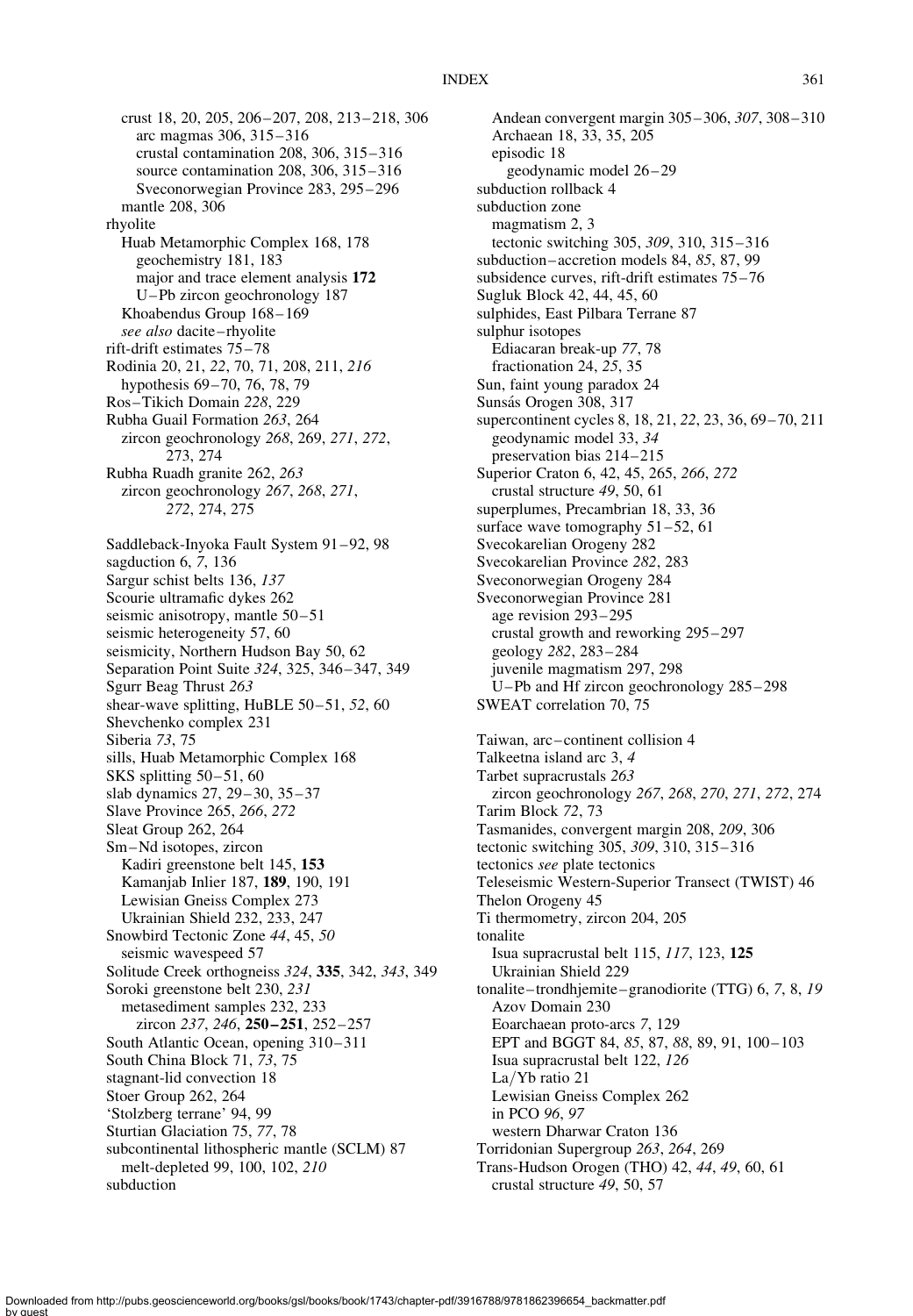Transscandinavian Igneous Belt 282, 283 crustal growth and reworking 295 – 298 zircon geochronology 285, 286 – 287, 289 – 293 trench retreat 4, 5 true polar wander 23 Tsumkwe–Tarikora Massif 166, 170 Tuke River orthogneiss 324, 336, 340, 341 U–Pb zircon geochronology 197, 198, 213, 261 Andean convergent margin 311 – 318 Fennoscandian Shield 285– 298 Fransfontein Granite Suite 169, 173 – 175, 183 – 185 Huab Metamorphic Complex 168, 175 – 176, 185 – 187 Isua supracrustal belt 116, 117, 119, 121, 123 Kadiri greenstone belt 144 – 145 North Atlantic Craton 266-275 Western Province gneiss  $328 - 331$ ,  $332 - 337$ ,  $339$ , 341, 342, 343 U–Th–Pb zircon geochronology 229, 232 – 257 Fedorikovka metasediments 246, 248 – 249 Kozachy Yahr enderbite 238 – 239, 243 – 244, 247 Odesa enderbite 240 – 242, 243, 244 – 245, 247 Soroki metasediments 246, 250-251 Ukrainian Shield geology 228 –231 zircon geochronology 232-257 ultramafic rock, Isua supracrustal belt 116, 117, 118 Ungava Peninsula 42, 44 uniformitarianism tectonic paradigm 5-8, 83-84 Vaggeryd–Vårdgårda intrusions 283, 287, 293 volcanic arcs 3 – 4 volcanic plateaux  $3, 4-5, 8$ crustal evolution model 84, 85, 103 – 104 EPT and BGGT 87, 88, 99-103 continuous mantle melting 102 source of water  $102-103$ volcanic rocks, Kadiri greenstone belt 138 – 158 alteration 145, 146 andesite suite petrogenesis 147 – 149 basalt suite petrogenesis 145 – 147, 148 dacite–rhyolite 141–145, 148, 149–152, 154, 155 plume v. subduction-related source 152– 153 tectonic evolution model 153, 155 volcanism degassing 24, 25 episodicity 24, 30, 33 EPT and BGGT 84, 86 and mantle temperature  $20-21$ Volyn Domain 228, 229

Waitangitaona River paragneiss 324, 333 water mantle 6, 103, 205 volcanic plateau model 102– 103 weathering, Isua supracrustal belt 120, 121, 125, 126 western Dharwar craton, geology 136, 137 Western Province, gneiss geology 324, 325 – 326 petrogenesis 347 – 350 zircon U –Pb REE –O –Hf 327 – 347 see also orthogneiss; paragneiss Whataroa Quarry orthogneiss 324, 337, 340, 342, 343 wiggle-matching 261 Wilson cycles 42, 61, 84, 227 Xiaofeng dykes 71, 72 Yamayo Group 310, 311 Zakhidnopryazovska Series 231 zircon 197 – 218, 323, 325 age distribution 19 continent formation, Hadean 6, 202 – 205 detrital 197, 206, 269 Scotland 269-275 Hf isotopes 197, 198-199, 204, 205, 325 Andean convergent margin 306– 308, 311– 318 mantle 17, 18, 20 Ukrainian Shield 232, 235, 242 Western Province gneiss 327 Hf-O isotopes 202, 213, 235 inclusions 204 isotopic trends global 209– 211, 212 regional 208– 209 Jack Hills region 198, 202 – 205 Li isotopes 204-205 Lu–Hf isotopes 199, 202 – 204, 325 model ages 199 – 201, 212, 213 oxygen isotopes 198 – 199, 201 – 202, 204,  $206 - 207$ Western Province gneiss 325–350 plate tectonic onset 205 – 208 preservation bias 214 – 215 Sm –Nd isotopes, Ukrainian Shield 232, 233 Ti concentration 204 U –Pb isotopes see U –Pb zircon geochronology Ukrainian Shield 231, 232-257 Western Province gneiss  $326 - 350$ Zr/Y ratio, Kadiri greenstone belt 141, 144